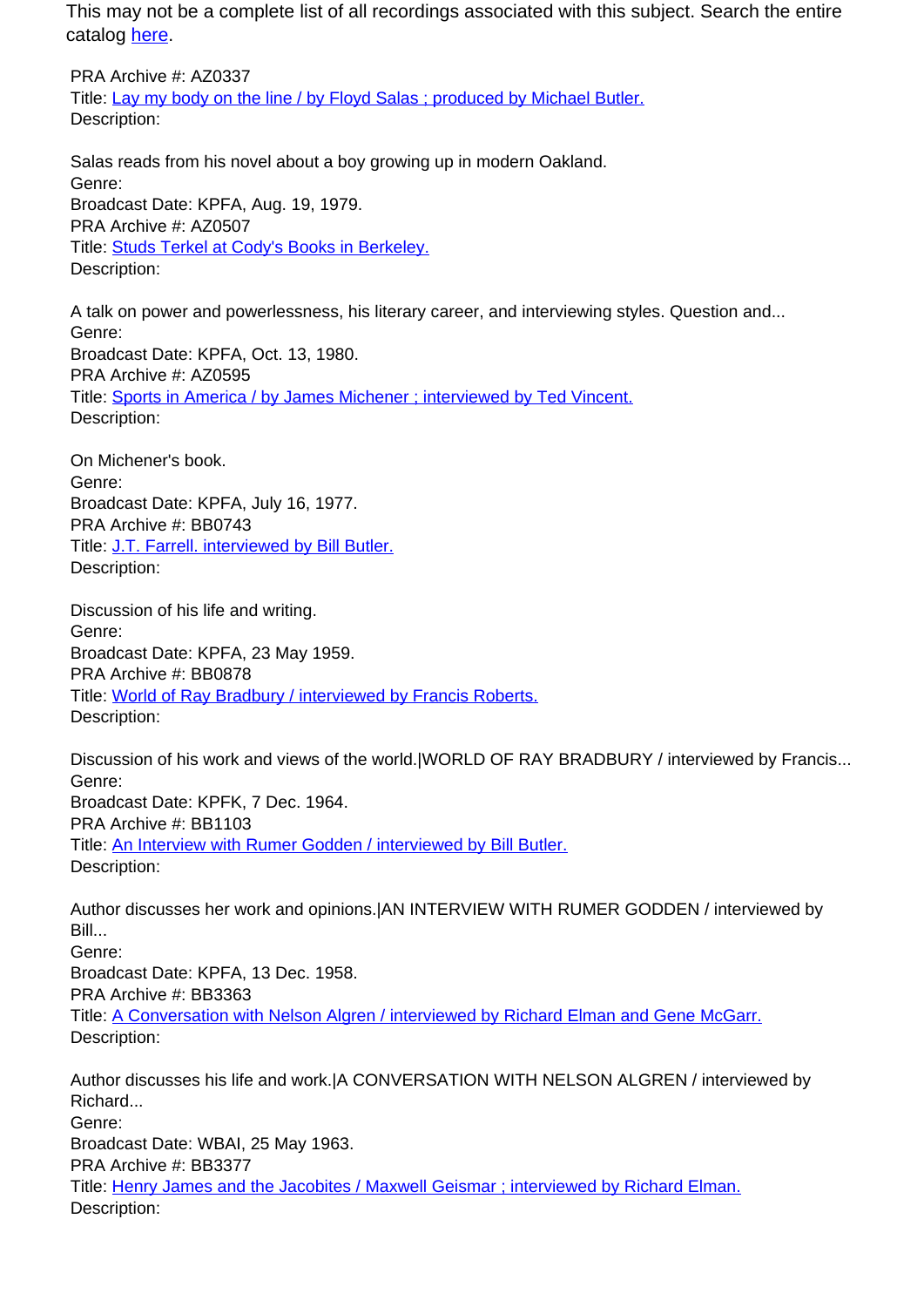Critical examination of James' impact on literature. Genre: Broadcast Date: WBAI, 12 Dec. 1963. PRA Archive #: BB3799.01-.02 Title: Ezra Pound : readings and recollections. Description:

Author discusses his life and work; includes readings.

r.1. Youth and associations / his early life in Paris and London, and his association with Yeats... Genre: Broadcast Date: WBAI, 5 June 1963. PRA Archive #: BB3971 Title: An Interview with Kurt Vonnegut, Jr. / interviewed by Bill Henderson. Description:

Author discusses his views about time, good and evil, the end of the world, and reads selections... Genre: Broadcast Date: WBAI, 8 Nov. 1970. PRA Archive #: BB4466.01-.09 Title: Writers at work / interviews by Frank Roberts.

Description:

,

,

Authors discuss their lives, objectives, and current works.

r.1. Richard Lid (45 min.) -- r.2. C.Y. Lee (51 min.) -- r.3. Ben Maddow (55 min.) -- r.4.... Genre: Broadcast Date: KPFK, Nov. 1965. PRA Archive #: BB4956 Title: Master of fantasy and fable / Robert Nathan ; interviewed by Francis Roberts. Description:

Author discusses his life and work. Genre: Broadcast Date: KPFK, 29 Oct. 1964. PRA Archive #: BB5367 Title: Norman Mailer. Description:

Discussion about the author and his work. Genre: Broadcast Date: WBAI, 9 Dec. 1964. PRA Archive #: BC0437.03 Title: Ezra Pound / Everett Frost and Georg Gugelberger. (Episode 3 of 5) Description:

Discussion of Pound's philosophy of internationalism. Includesrecordings of Pound reading... Genre: Broadcast Date: KPFK, 15 Nov. 1971. PRA Archive #: BC0558.04 Title: For all your ills I give you laughter / produced by Cynthia Sears.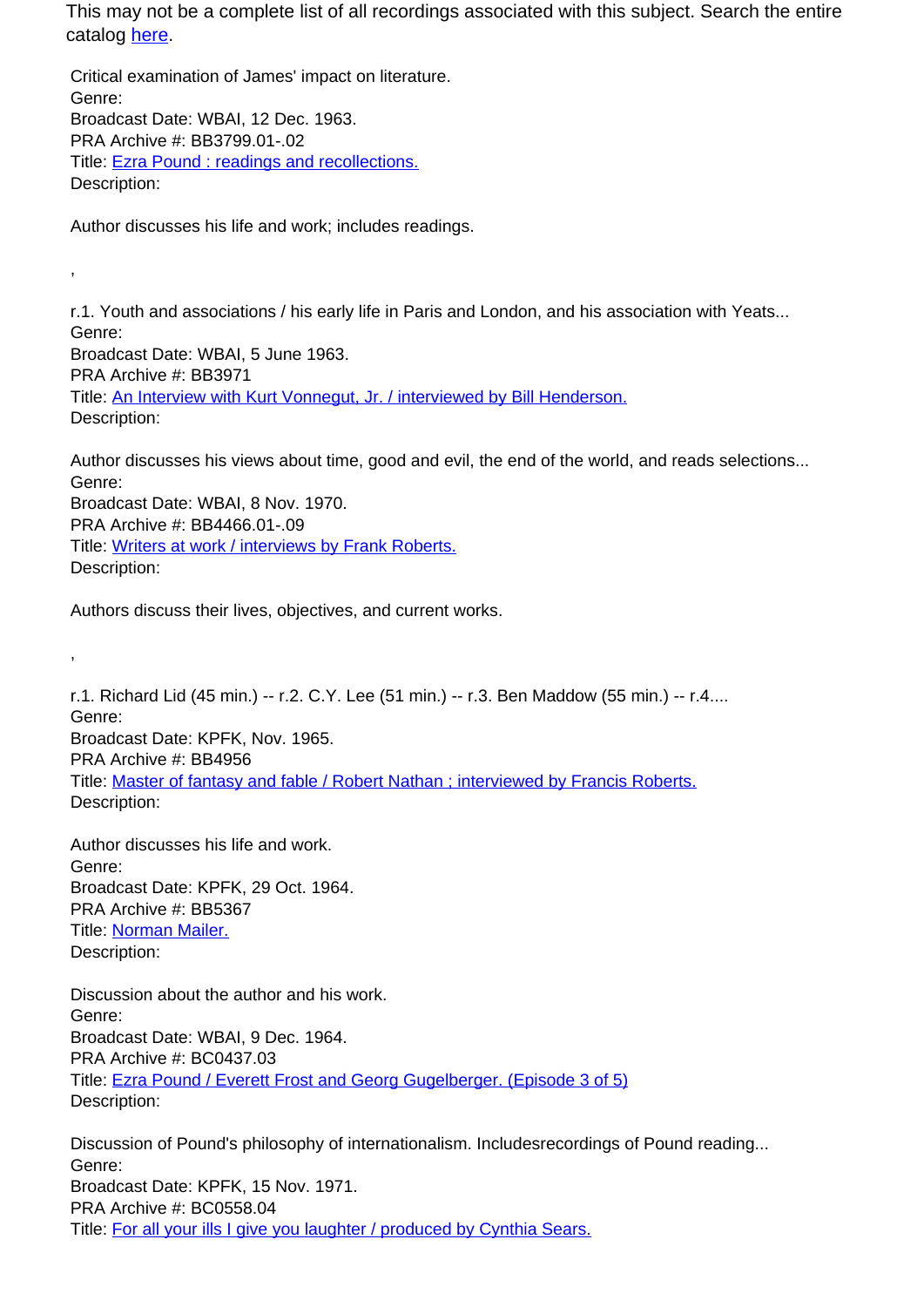Description:

,

Lawrence Durrell, Lawrence Clark Powell, and RobertSnyder read selections from Miller's... Genre: Broadcast Date: KPFK, 26 Jan. 1972. PRA Archive #: BC1918 Title: Memory Book / by Jerry Lucas ; interviewed by Charlie Park. Description:

Author discusses his book and answers phone-in questions from listeners. Genre: Broadcast Date: KPFT, 3 June 1974. PRA Archive #: BC1999 Title: Ray Bradbury / interviewed by Barbara Cady. Description:

Science fiction author discusses family life, urban planning, love and death. RAY BRADBURY /... Genre: Broadcast Date: KPFK, 16 Sept. 1974. PRA Archive #: BC2095 Title: A Tribute to Nathanael West / produced by Paul Vangelisti. Description:

Diane Wakoski, Joel Kurtzman, Paul Vangelisti, Jim Brodey and David Walley read selections from... Genre: Broadcast Date: KPFK, 28 Nov. 1974. PRA Archive #: BC2347 Title: An Edward Dahlberg miscellany / interviewed by Charles Ruas. Description:

Author of Because I Was Flesh discusses his work and career. Genre: Broadcast Date: WBAI, 30 June 1975. PRA Archive #: BC2666 Title: A Tribute to I.F. Stone. Description:

Actuality of the presentation of the Eleanor Roosevelt Peace Award to I.F. Stone. Includes... Genre: Broadcast Date: WBAI, 15 Nov. 1975. PRA Archive #: BC2720.01-.04 Title: Donald Barthlme / interviewed by Judith Sherman. Description:

Author reads and discusses selections from several of his novels and short stories.

r.1-2. The Dead father, I bought a little city, The Great hug, The Agreement, Nothing: a... Genre: Broadcast Date: WBAI, 197-. PRA Archive #: IZ0025 Title: Pon-ton / Steve Katz and Tom Ahern ; produced by Mike Sappol. Description: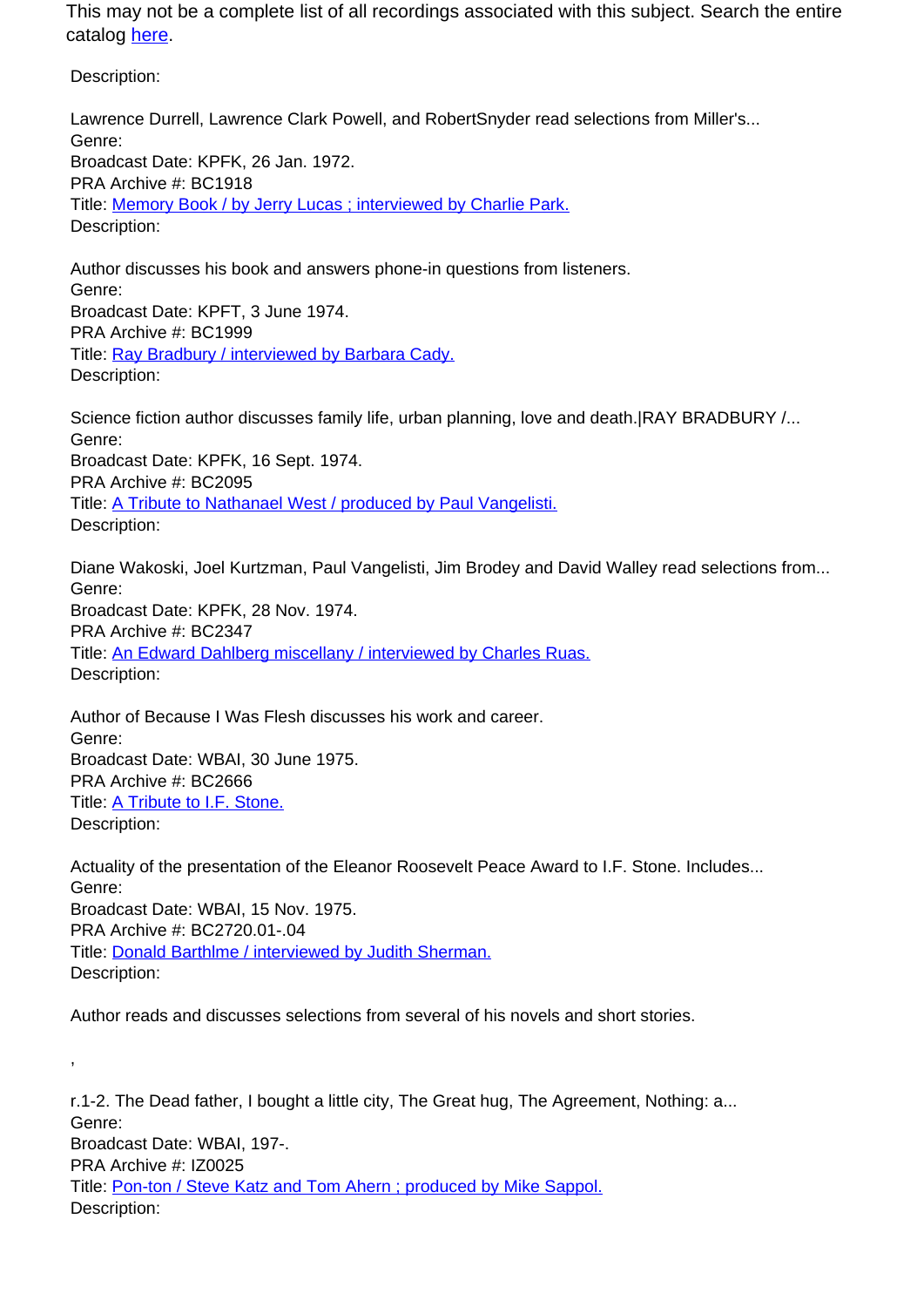Readings with recorded music by Sam the man Taylor, the Drifters, B. Bumble and the Stingers,... Genre: Broadcast Date: WBAI, July 6, 1976. PRA Archive #: AZ0307 Title: Algonquin Woods / by Bob Callahan. Description:

Author reads from his book. Genre: Broadcast Date: KPFA, July 1, 1979. PRA Archive #: BB0732.07 Title: Washington Irving / produced by Byron Bryant. Description:

On his contribution to American literature. Genre: Broadcast Date: KPFA, 10 Nov. 1958. PRA Archive #: BB0732.10 Title: Edgar Allen Poe / produced by Byron Bryant. Description:

On Poe as an outsider to the mainstream of American letters. Genre: Broadcast Date: KPFA, 1 Dec. 1958. PRA Archive #: BB0732.11 Title: Ralph Waldo Emerson / produced by Byron Bryant. Description:

On Emerson's important contribution to the development of an American identity. Genre: Broadcast Date: KPFA, 12 Jan. 1959. PRA Archive #: BB0732.12 Title: Henry David Thoreau / produced by Byron Bryant. Description:

On Thoreau's philosophy and lifestyle. Genre: Broadcast Date: KPFA, 30 Jan. 1959. PRA Archive #: BB0732.13 Title: Walt Whitman / produced by Byron Bryant. Description:

On his romantic writing and its impact on American letters. Genre: Broadcast Date: KPFA, 9 Feb. 1959. PRA Archive #: BB0732.14 Title: Nathanial Hawthorne / produced by Byron Bryant. Description:

On the moral basis of his transendentalist writings. Genre: Broadcast Date: KPFA, 23 Feb. 1959. PRA Archive #: BB0732.15 Title: Herman Melville / produced by Byron Bryant. Description: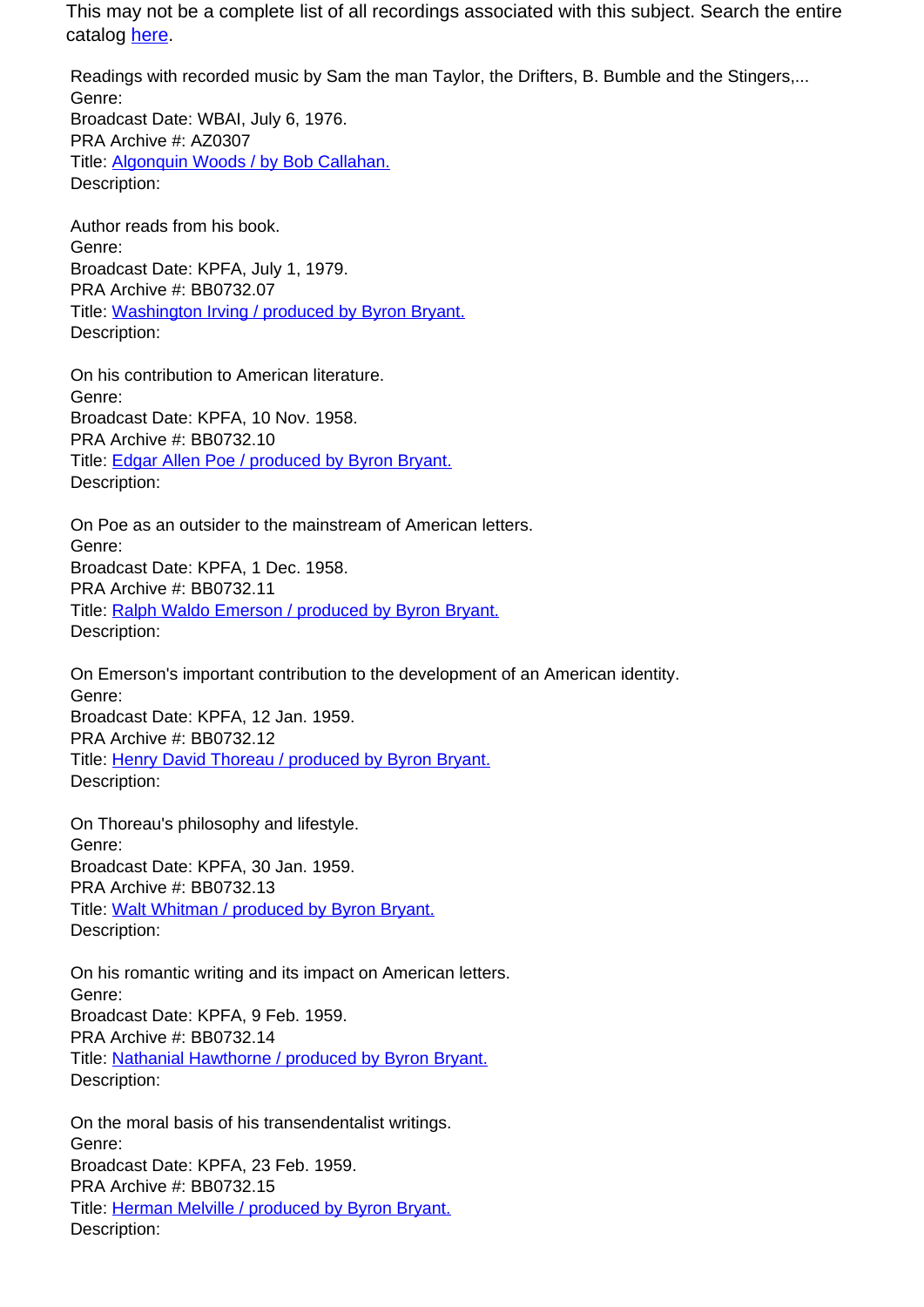On the positive and negative aspects of Melville's writings. Genre: Broadcast Date: KPFA, 9 Mar. 1959. PRA Archive #: BB0732.19 Title: Early California writers / produced by Byron Bryant. Description:

On Waukeen Miller, Bret Hart, and Ambrose Bierce, and their popularization of California. Genre: Broadcast Date: KPFA, 4 May 1959. PRA Archive #: BB0732.22 Title: Howells and realism / produced by Byron Bryant. Description:

On the rise of American realism, particulary in the works of William Dean Howells, Ed Howe, and... Genre: Broadcast Date: KPFA, 2 Oct. 1959. PRA Archive #: BB0732.23 Title: Mark Twain / produced by Byron Bryant. Description:

On the author who characterized frontier humor. Genre: Broadcast Date: KPFA, 2 Oct. 1959. PRA Archive #: BB0732.24 Title: Henry James / produced by Byron Bryant. Description:

On the pro-American aspects of James' writings. Genre: Broadcast Date: KPFA, 19 Oct. 1959. PRA Archive #: BB0732.25 Title: Theodore Dreiser / produced by Byron Bryant. Description:

On the social aspects of Dreiser's novels. Genre: Broadcast Date: KPFA, 16 Nov. 1959. PRA Archive #: BB0732.26 Title: Frank Morris, Gertrude Atherton, and Jack London / produced by Byron Bryant. Description:

On the heyday of California writings during the late 1800's. Genre: Broadcast Date: KPFA, 11 Jan. 1960. PRA Archive #: BB0732.28 Title: **F. Scott Fitzgerald / produced by Byron Bryant.** Description:

On the underpinnings of Fitzgerald's writings. Genre: Broadcast Date: KPFA, 8 Feb. 1960. PRA Archive #: BB0781 Title: James Joyce / Brendan Behan. Description: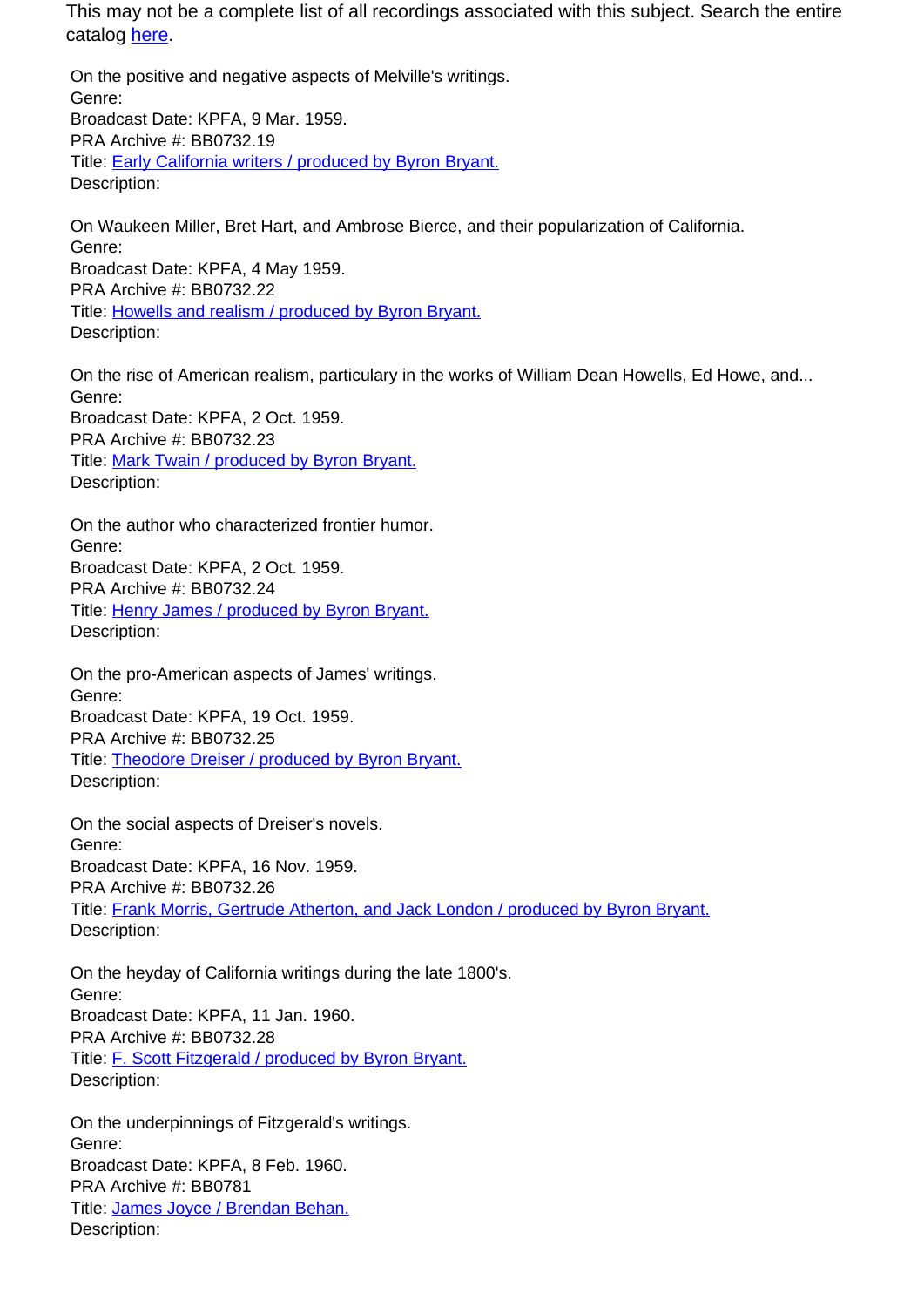Talk on the life and work of the American author. Genre: Broadcast Date: KPFA, 22 Apr. 1962. PRA Archive #: BB0834 Title: Criticism of F.R. Leavis / Rene Wellek. Description:

Talk on Leavis' writings. Genre: Broadcast Date: KPFA, 29 Aug. 1963. PRA Archive #: BB0922.02 Title: Robert Frost as an American writer / Reuben Brower. Description:

Talk on Frost's transcendence of typical New England writing. Genre: Broadcast Date: KPFA, 9 Nov. 1966. PRA Archive #: BB0922.03 Title: William Faulkner as an American writer / Kenneth Brooks. Description:

Talk on Faulkner's folk-based writings about the deep South. Genre: Broadcast Date: KPFA, 9 Nov. 1966. PRA Archive #: BB0958 Title: **Dylan Thomas reads.** Description:

Writer reads from his own works. Genre: Broadcast Date: KPFA, 15 May 1952. PRA Archive #: BB1016.01-.20 Title: Letter from Aix / Kenneth Rexroth. Description:

Series of talks.

,

reel 1 missing. Genre: Broadcast Date: KPFA, 20 Nov. 1958-26 Mar. 1959. PRA Archive #: BB4449.03 Title: An Appreciation of Huckleberry Finn : Mark Twain's style / Alfred Kazin. Description:

Talk on the powerfully innocent social commentary of Mark Twain.|AN APPRECIATION OF HUCKLEBERRY... Genre: Broadcast Date: KPFA, 22 May 1963. PRA Archive #: BB4449.05 Title: William Dean Howells and the novel of manners / Alfred Kazin. Description:

Talk on Howells' focus on customs and manners.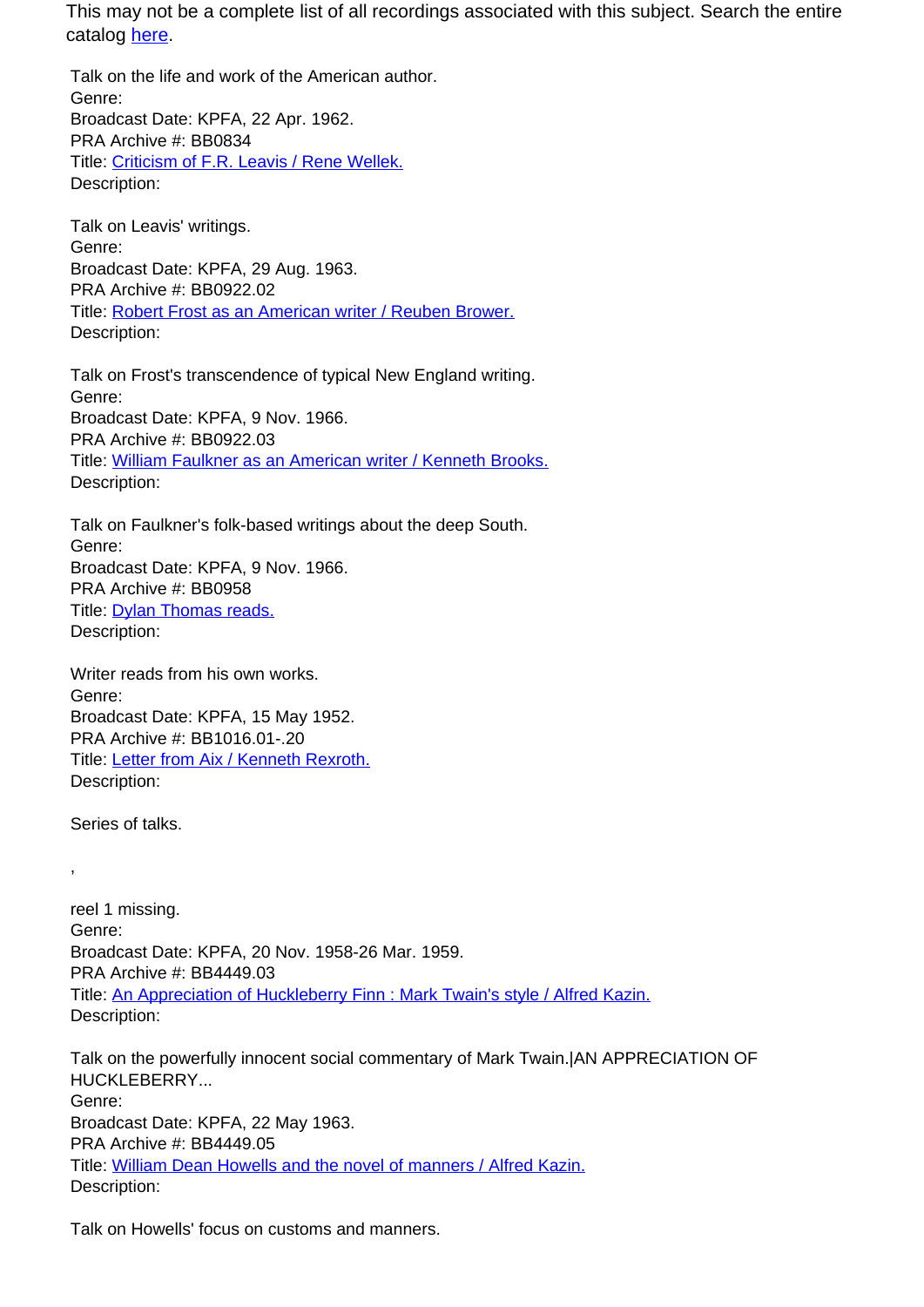Genre: Broadcast Date: KPFA, 5 June 1963. PRA Archive #: BB4621 Title: Jehovah's child : the case of Deena Metzger Description:

Excerpts from a press conference that was held on Wednesday, September 17, 1969 concerning the... Genre: American Women -- Poetry, American Women -- Education Broadcast Date: KPFK, 19 Sept. 1969. PRA Archive #: BB4924 Title: The Hero of the code / read by David Ossman. Description:

Reading of a Los Angeles Times obituary for Ernest Hemingway. Genre: Broadcast Date: KPFK, 28 Aug. 1962. PRA Archive #: BC0437.01 Title: Ralph Waldo Emerson / Dr. Eugene Blustein. (Episode 1 of 5) Description:

Talk on the prophetic aspects of Emerson's poetry. Includes readings from Emerson's... Genre: Broadcast Date: KPFK, 1 Nov. 1971. PRA Archive #: BC0437.02 Title: Walt Whitman / Jascha Kessler. (Episode 2 of 5) Description:

Kessler reads and discusses the prophetic nature of Whitman's writings. Genre: Broadcast Date: KPFK, 8 Nov. 1971. PRA Archive #: BC0437.04 Title: Paterson V : by William Carlos Williams / produced by Cynthia Sears. (Episode 4 of 5) Description:

Dramatic reading and analysis of the conclusion of Williams' epic poem. Genre: Broadcast Date: KPFK, 22 Nov. 1971. PRA Archive #: BC0437.05 Title: Prosody and poetic consciousness / Allen Ginsberg. (Episode 5 of 5) Description:

Talkon the development of American prophetic writing in the works of Whitman, Pound, and... Genre: Broadcast Date: KPFK, 29 Nov. 1971. PRA Archive #: BC0559.01-.05 Title: Millerabilia / written and read by Henry Miller. Description:

Author reads selections from his own works.

,

pt.1. To Paint is to Love Again, Uterine Hunger, Reunion in Brooklyn, and Stand Still Like a... Genre: Broadcast Date: KPFK, 4-25 Jan. 1972.